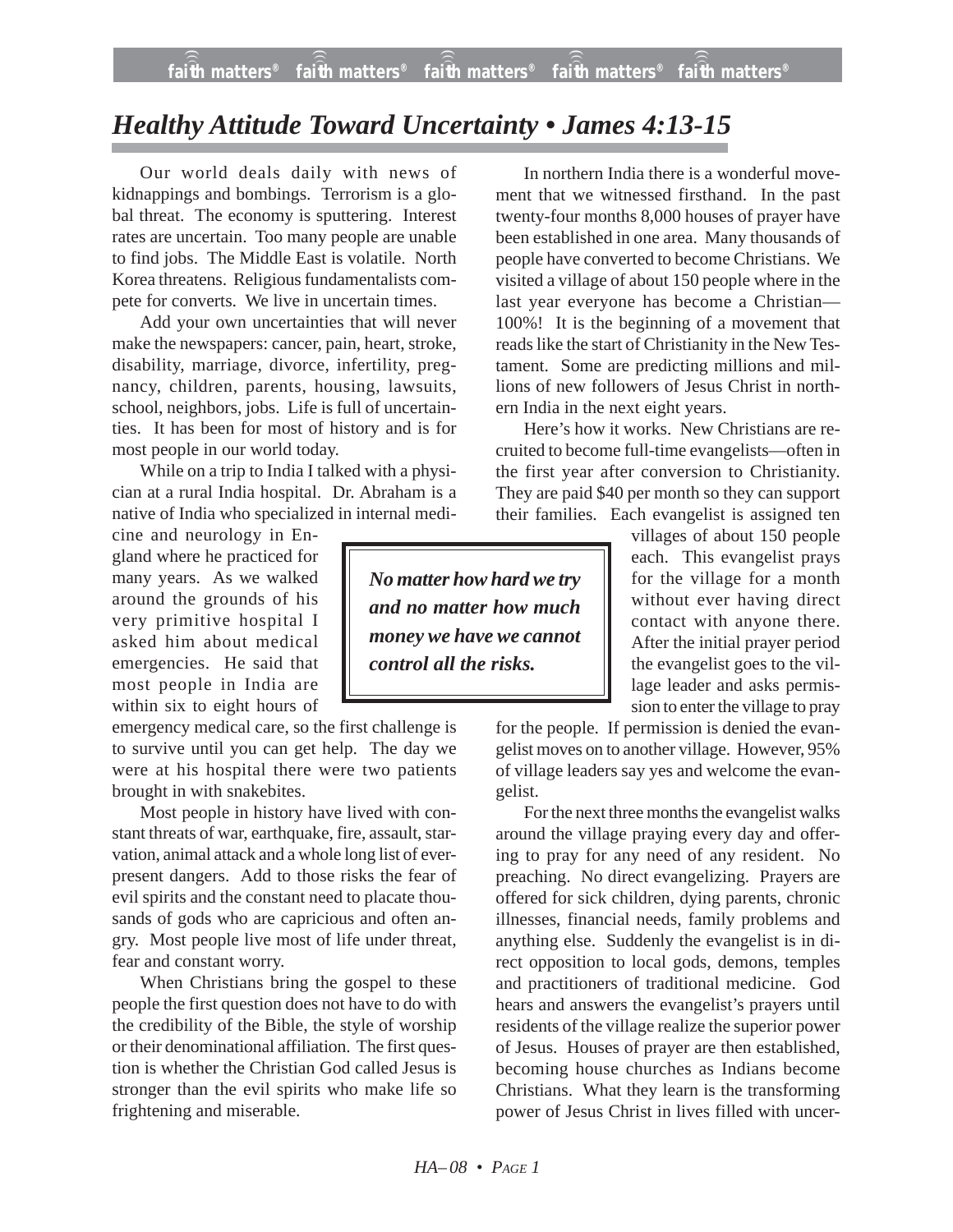tainty.

In America we have done everything possible to limit or eliminate uncertainty in our lives. We know what to do in an emergency—dial 911. We often don't even have to go to the telephone because we have a cell-phone in our pocket. We expect a response within minutes—police officers, firefighters, EMTs with an ambulance. We have insurance to pay for our medical care, fix the car after an accident, replace our house if there is a fire, pay our salaries if we are disabled and provided for our survivors when we die. We have pension programs and Social Security to reduce the uncertainty of retirement. We have counselors, lawyers, super markets and a thousand other resources to make our lives comfortable, safe and predictable. We pray less and think we need God less. Who needs God when we have everything under control?

But there is no such thing as life without uncertainties. No matter how hard we try and no matter how much money we have we cannot control all the risks. James 4:13-14 says:

> *Now listen, you who say, "Today or tomorrow we will go to this or that city, spend a year there, carry on business and make money." Why, you do not even know what will happen tomorrow. What is your life? You are a mist that appears for a little while and then vanishes.*

None of us knows what will happen tomorrow. Our lives are fragile and vulnerable. We have deceived ourselves into thinking we have everything under control. Frankly, we have a very special perspective in  $21<sup>st</sup>$  century America. We have bought into a myth that life is supposed to be certain and predictable. As a result, recent events in our world have rattled us deeply.

Volatility in the stock market, attacks on public schools, terrorism in our cities, drug-resistant bacteria and other serious threats cause us to become frightened. Our fears show up at home, in our driving, in the way we treat our families and even in the life of the church. We try to get control of anything we can control because too much of life seems uncontrollable.

A healthy attitude toward uncertainty realizes

that uncertainty has always been and always will be a part of life. Life has always been and always will be significantly unpredictable. Blessed are those who accept the inevitability of uncertainty. Troubled are those who insist on getting everything under their control.

The good news is that God offers us certainty in uncertain times. However, God does not offer or guarantee everything. He offers us some certainties. He gives us the certainty of his love. In Jeremiah 31:3 he says, "*I have loved you with an everlasting love."* We can be certain of God's love and of his forgiveness of sin. We read in I John 1:8-9, "*If we claim to be without sin, we deceive ourselves and the truth is not in us. If we confess our sins, he is faithful and just and will forgive us our sins and purify us from all unrighteousness."* We can be absolutely certain that God will forgive our sins if we confess. We can be absolutely certain about eternal life. We read in I John 5:13, "*I write these things to you who believe in the name of the Son of God so that you may know for certain that you have eternal life."* As those who have eternal life we also have the certainty that God answers our prayers. According to I John 5:14-15:

> *This is the confidence we have in approaching God: that if we ask anything according to his will, he hears us. And if we know that he hears us—whatever we ask—we know that we have what we asked of him.*

And, through all the uncertainties of life, we can be certain of God's constant care. We find in Psalm 55:22, "*Cast your cares on the Lord and he will sustain you; he will never let the righteous fall."*

The list goes on. There are many absolute certainties God offers to those who are Christians. But, he does not offer all the certainties we might want. He does not tell us what tomorrow will bring, only that he will be there for us. He does not promise us that life will be easy, but he does assure us that he will give us the grace to deal with whatever our futures holds. He does not assure us we will get what we want, but he does tell us that he will love us and be there for us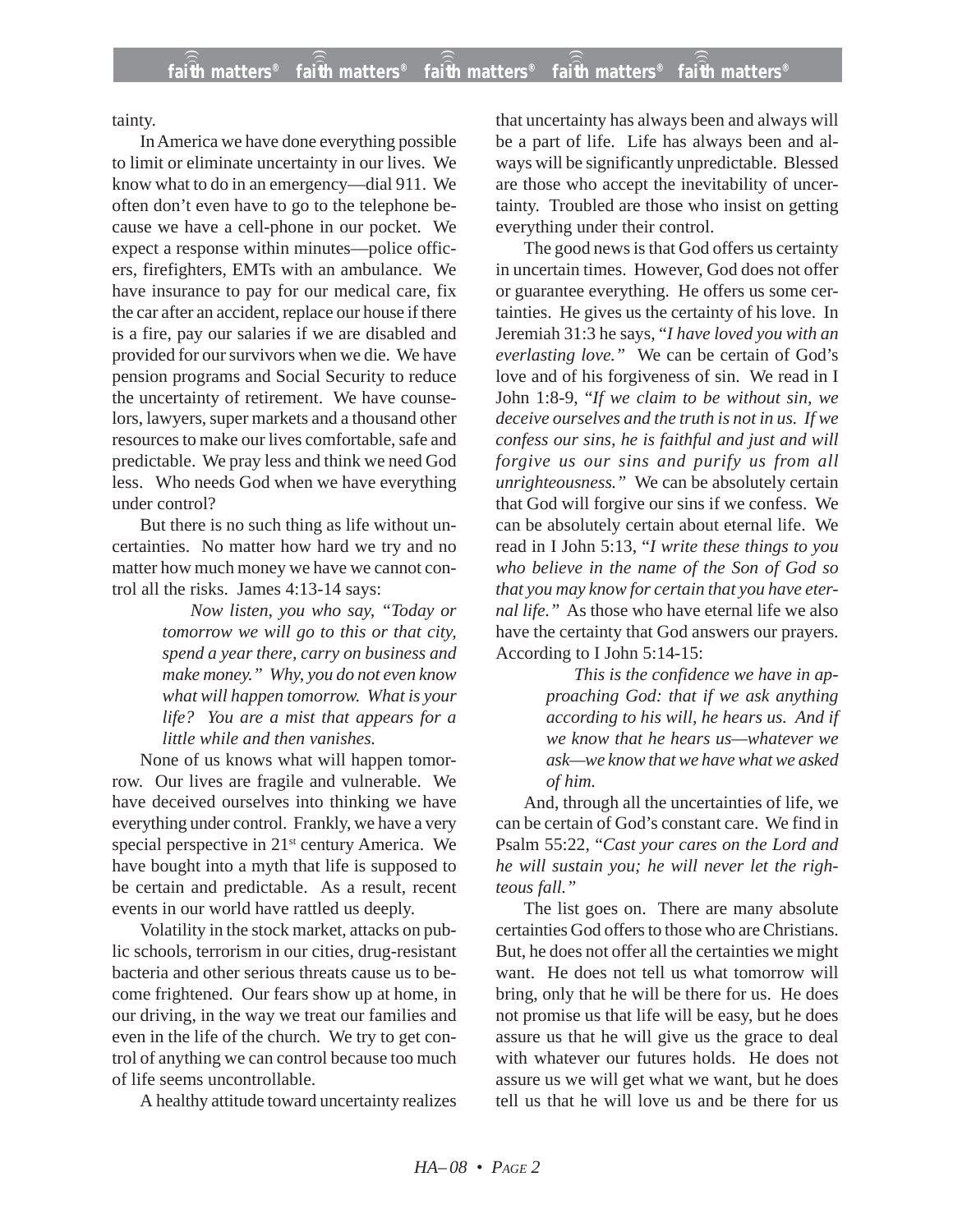even if we get what we don't want.

God offers to us the greater certainties and leaves us with the lesser certainties so that we will continue to trust him. We may not think war, job and health are lesser issues but they really are in the larger scale of eternity and what is really important.

Seldom do we have all the information and time we need to make important decisions. We often must make decisions with significant uncertainty. This leaves lots of room for trust. We make the best decision we can with the data and time we have and leave the rest up to God.

This leads us to the healthiest attitude of all toward uncertainty—trusting God for tomorrow. Let's go back to James 4:13-15:

> *Now listen, you who say, "Today or tomorrow we will go to this or that city, spend a year there, carry on business and make money." Why, you do not even know*

*what will happen tomorrow. What is your life? You are a mist that appears for a little while and then vanishes. Instead, you ought to say, "If it is the Lord's will, we will live and do this or that."*

Here's how it works. We

have uncertainty about something that is really important to us. We believe with certainty God wants the best for our lives. We pray and ask him for wisdom and direction. We tell God what we would like to happen. We plan for tomorrow. However, we totally trust God for the outcome even if it is different from what we wanted. In other words, the uncertainty is about the circumstances, but the certainty is about God.

Shadrach, Meshach and Abednego were Jews in 6<sup>th</sup> century BC Babylon. They were ordered to bow down and worship a gold idol honoring the emperor Nebuchadnezzar. The idol was 90 feet high and 9 feet wide. Anyone who refused to worship the idol would face death by incineration in a blazing furnace. They refused. Daniel

3:13-18 tells what happened next:

Furious with rage, Nebuchadnezzar summoned Shadrach, Meshach and Abednego. So these men were brought before the king, and Nebuchadnezzar said to them, "Is it true, Shadrach, Meshach and Abednego, that you do not serve my gods or worship the image of gold I have set up? Now when you hear the sound of the horn, flute, zither, lyre, harp, pipes and all kinds of music, if you are ready to fall down and worship the image I made, very good. But if you do not worship it, you will be thrown immediately into a blazing furnace. Then what god will be able to rescue you from my hand?"

Shadrach, Meshach and Abednego replied to the king, "O Nebuchadnezzar, we do not need to defend ourselves before you in this matter. If we are thrown into the blazing furnace, the God we serve is able to save us from it, and he will rescue us from your hand, O king. But even if he

*…even if he does not give to us what we would choose the healthy attitude toward uncertainty says we will still trust God and we will do what is right.*

does not, we want you to know, O king, that we will not serve your gods or worship the image of gold that you have set up."

These three young men got it right! Faced with the uncertainty of life and death they were clear

on what they wanted. They wanted God to save them from a horrible death by fire. They were absolutely convinced God could save them. But they trusted God to do what was right and announced that they would do the right thing regardless of the outcome.

Let's put our names on their list. When we are uncertain about war, money, family, job, relationships, health and everything else we must seek God's wisdom, tell God what we want and believe that God can do anything. But, even if he does not give to us what we would choose the healthy attitude toward uncertainty says we will still trust God and we will do what is right.

Shadrach, Meshach and Abednego did what was right even if it meant death. In their case